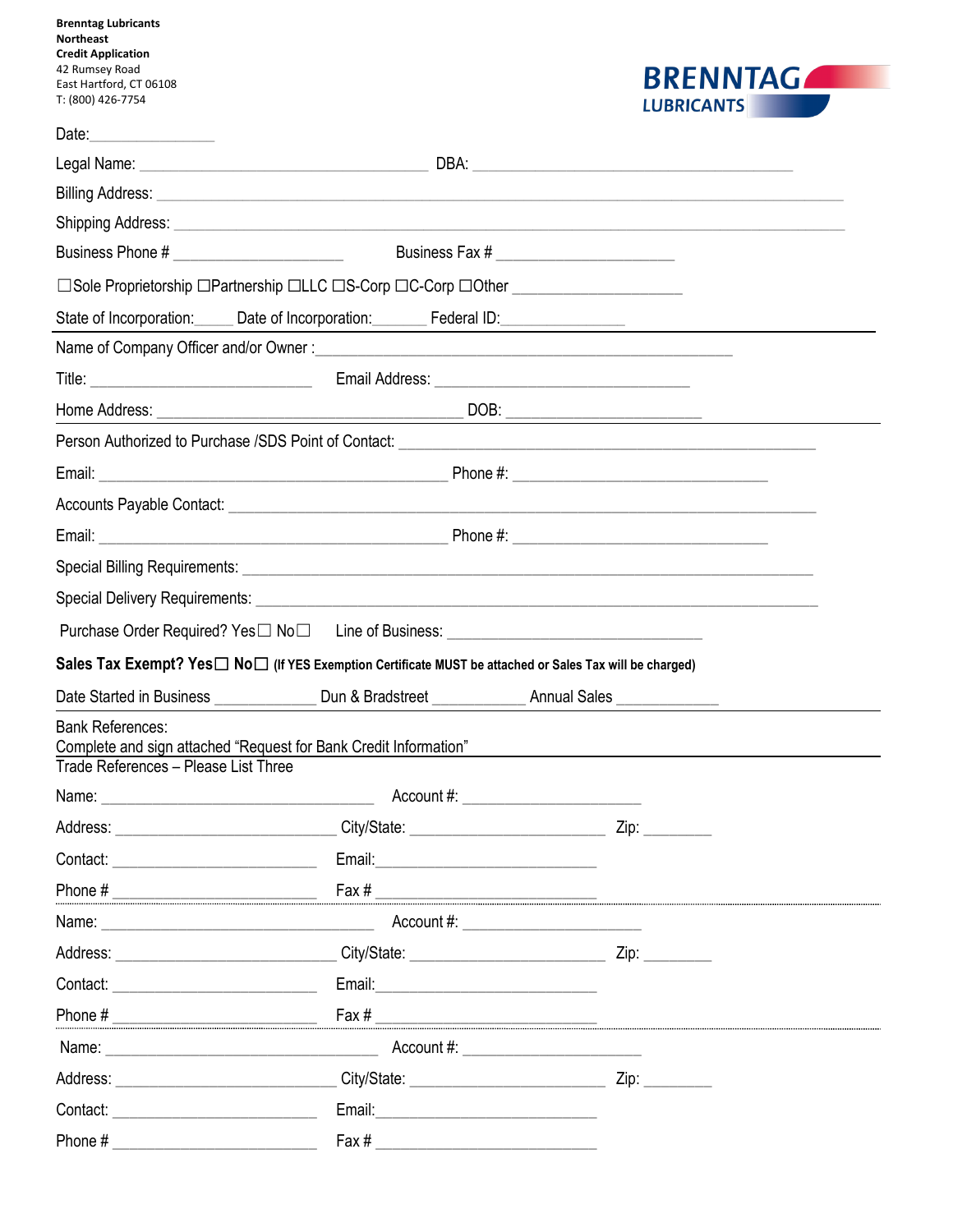**Brenntag Lubricants Northeast Credit Application** 42 Rumsey Road East Hartford, CT 06108 T: (800) 426-7754



## Terms of Agreement

**PAYMENT TERMS ARE NET 30 DAYS FROM DATE OF INVOICE** Applicant hereby promises to make prompt payment of all invoices and statements for purchases made through this account and service charges of 1 ½% per month for any past due invoices. Applicant further promises to pay for invoices according to the terms set forth on each invoice using the invoice date (date of actual delivery) as point of reference for actual due date.

The information on this application is for the purpose of obtaining credit and is warranted to be true. The undersigned hereby authorizes Brenntag Lubricants Northeast to utilize consumer credit report and investigate references on the undersigned from time to time in connection with the extension or continuation of business credit represented by the Credit Application/Contract.

Default: In case of default, it is hereby agreed to pay Brenntag Lubricants Northeast and any all court costs, reasonable attorney's fees and collection fees, plus all interest and principal amounts due. The undersigned here by guarantees payment if company defaults on money owed to Brenntag Lubricants Northeast.

Applicant hereby acknowledges that all billing, accounts receivable and credit functions of Brenntag Lubricants Northeast are processed through headquarters in East Hartford, Connecticut. Accordingly, Applicant hereby acknowledges that the validity, interpretation and performance of this Agreement and any dispute connected herewith will be governed by and construed in accordance with laws of the State of Connecticut, without regard to its conflict of law principles. Both Applicant and Brenntag Lubricants Northeast hereby waive the right to a jury trial on any issue or dispute that arises between them.

## **APPLICANT'S SIGNATURE ATTESTS FINANCIAL RESPONSIBILITY, ABILITY AND WILLINGNESS TO PAY OUR INVOICES IN ACCORDANCE WITH PAYMENT TERMS.**

## **EMAIL COMPLETED CREDIT APPLICATION TO BLNECREDITAPP@BRENNTAG.COM**

**Company Name:**  $\blacksquare$ **Authorized Signature:** \_\_\_\_\_\_\_\_\_\_\_\_\_\_\_\_\_\_\_\_\_\_\_\_\_\_\_\_\_\_\_\_\_ **Print Name:** \_\_\_\_\_\_\_\_\_\_\_\_\_\_\_\_\_\_\_\_\_\_\_\_

**Title:** \_\_\_\_\_\_\_\_\_\_\_\_\_\_\_\_\_\_\_\_\_\_\_\_\_\_\_\_\_\_\_\_\_\_\_\_\_\_\_\_\_\_\_\_\_\_ **Date:** \_\_\_\_\_\_\_\_\_\_\_\_\_\_\_\_\_\_\_\_\_\_\_\_

**To Be Completed Internally** Credit Limit Requested: Terms: COD□ Net 30□ Terms Approved By:

Customer Set Up Form Submitted: Yes□ No□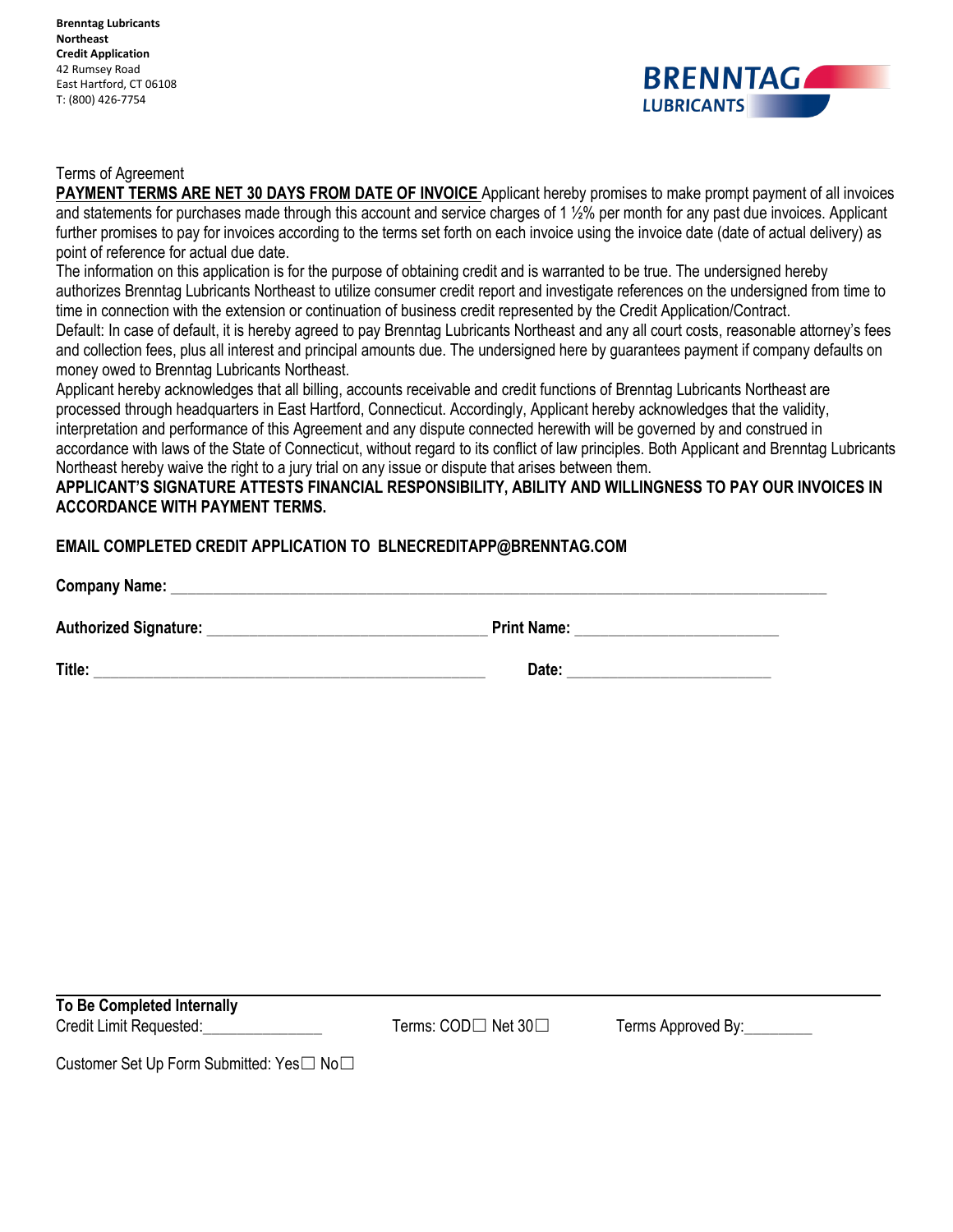| <b>Brenntag Lubricants</b><br>Northeast<br><b>Credit Application</b><br>42 Rumsey Road<br>East Hartford, CT 06108<br>T: (800) 426-7754 | <b>BRENNTAGALL</b><br><b>LUBRICANTS</b> |
|----------------------------------------------------------------------------------------------------------------------------------------|-----------------------------------------|
|                                                                                                                                        | Request for Bank Credit Information     |
|                                                                                                                                        |                                         |
| Name of Company: Name of Company:                                                                                                      |                                         |
|                                                                                                                                        |                                         |
|                                                                                                                                        |                                         |
|                                                                                                                                        |                                         |
|                                                                                                                                        |                                         |
|                                                                                                                                        |                                         |
|                                                                                                                                        |                                         |
| <b>BANK TO COMPLETE BOTTOW PORTION</b>                                                                                                 |                                         |
| Date Account Opened <b>Date Account</b>                                                                                                |                                         |
| Remarks:                                                                                                                               |                                         |
|                                                                                                                                        |                                         |
|                                                                                                                                        |                                         |
|                                                                                                                                        |                                         |